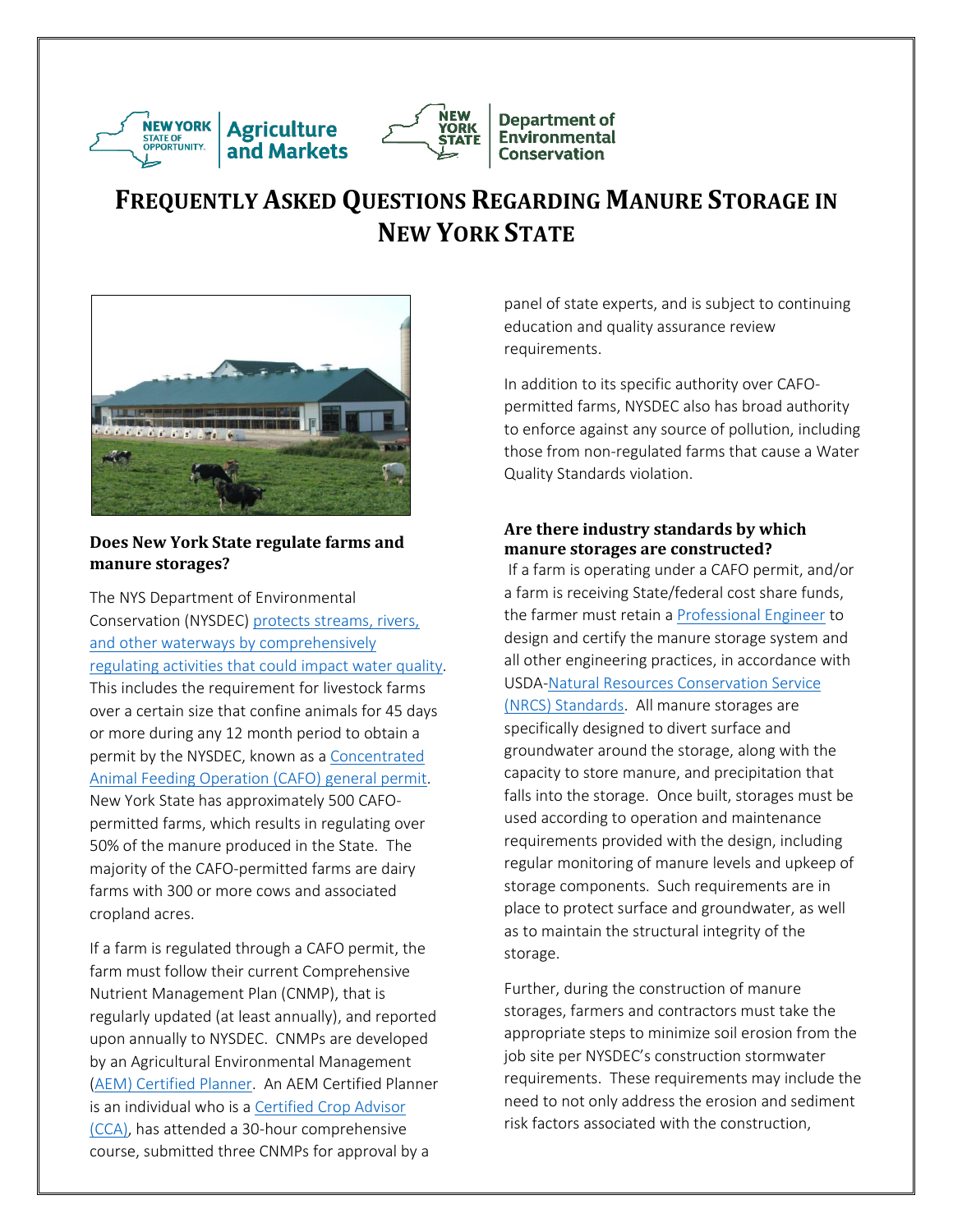but also the need to manage stormwater associated with the project after construction is complete.

## **Does the State Environmental Quality Review Act (SEQR) apply to manure storage construction?**

No. NYSDEC regulations, found within Title 6 of the New York Codes, Rules, and Regulations (6 NYCRR § 617.5(c)(3)), describe agricultural farm management practices, including construction, maintenance and repair of farm buildings and structures, and land use changes consistent with generally accepted principles of farming, as "Type II" actions.

This class of actions has been determined not to have a significant impact on the environment or is otherwise precluded from environmental review under Environmental Conservation Law, Article 8. Additionally, they do not require preparation of an Environmental Assessment Form, a negative or positive declaration, or an Environmental Impact Statement.

## **Can municipalities regulate farms/manure storages?**

The majority of the farms in New York State are located in an Agricultural District, and therefore, protected by New York State Agriculture and Markets Law §305-a which protects farmers against local laws that unreasonably restrict accepted farming practices. These practices include manure storage siting and management. Municipalities that seek to restrict farms within Ag Districts from normal operations, may be found in violation of the law, and required to halt those restrictions.

The NYS Department of Agriculture and Markets may, upon request, conduct a review of any local law with regard to whether it poses "unreasonable restrictions" on farmers. In general, the Department deems that local laws should allow the storage and land application of animal manure for agricultural purposes on farms within an Agricultural District. See the Department's [guidance document](http://www.agriculture.ny.gov/ap/agservices/guidancedocuments/305_a_Nutrient_Management_Guidelines.pdf)for additional information.

## **What is the Agricultural Environmental Management (AEM) program?**

Over 12,000 farms in the State, including dairy, livestock, row crop, vineyard, fruit, vegetable, and greenhouse operations across a range of sizes, participate in NY's [Agricultural Environmental](http://www.nys-soilandwater.org/aem/index.html)  [Management \(AEM\) framework.](http://www.nys-soilandwater.org/aem/index.html) AEM is a voluntary, confidential, and incentivized program. It provides farmers one-on-one support to make science-based, cost effective decisions to help meet business objectives while protecting and conserving soil, water, and other natural resources.

By participating in AEM, farmers can document their environmental stewardship and further advance their positive contributions to their communities, our food systems, the economy, and the environment. Participation in the AEM program is a requirement for farms who are regulated by New York State.

## **MANURE MANAGEMENT AND THE ENVIRONMENT**

#### **Why do farmers spread manure on cropland?**

Dairy and other livestock farms in New York maintain cropland to grow feed for their herds and recycle manure nutrients. The nutrients and organic matter in manure from dairy and other livestock farms in New York, have long been used to improve soil health and as the primary fertilizer source for growing the crops to feed a farm's herd. The combination crop and livestock farm is the primary model of production used across all sizes of dairy farms in the State.

Farmers actively balance manure nutrient supply and crop nutrient demand, to maintain a nutrient recycling loop that benefits both the environment and farm viability. Use of this recycling loop reduces the need to import synthetic fertilizers to the farm (and watershed), and helps to improve soil health.

For more information on how farmers, conservation partners, and researchers work to improve this balance, see the Cornell University Nutrient Management Spear Program's Whole Farm Nutrient Balance page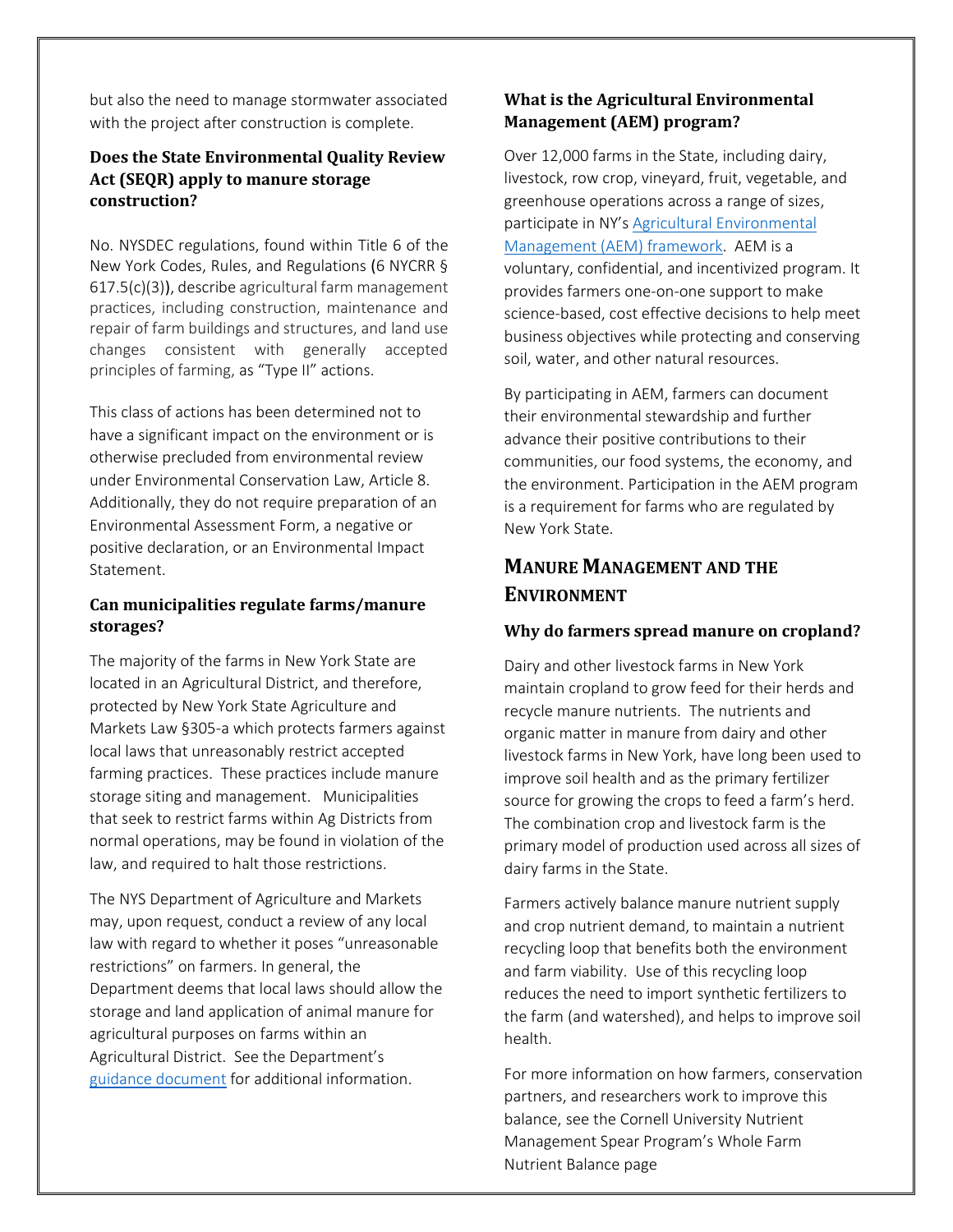## [\(http://nmsp.cals.cornell.edu/NYOnFarmResearchP](http://nmsp.cals.cornell.edu/NYOnFarmResearchPartnership/MassBalances.html) [artnership/MassBalances.html\)](http://nmsp.cals.cornell.edu/NYOnFarmResearchPartnership/MassBalances.html).

## **How do farmers make decisions about nutrient management?**

As discussed, all CAFO-permitted farms must develop CNMPs with an AEM Certified Planner. Non-regulated farms have the opportunity to partner with AEM Certified Planners and/or other agricultural conservation professionals, to develop specific plans to address nutrient concerns. CNMPs are farm specific and reflect the farm's slopes, nearby waterways, soil erosion potential, farmstead facilities, nutrient sources, and other management and environmental risk factors. These factors are taken into account to determine the best practices for nutrient management across farmsteads, fields, and pastures. Also, more farms are taking into consideration when manure is applied to what fields, based on location, days of the week, (weekdays vs. weekends), and any social events that may be happening in a given community.

#### **Why do farms store manure?**

Farmers work to apply the right amounts of the right nutrients at the right time in the right place for efficient uptake and recycling by crops. Storing manure makes it possible to better achieve those "4Rs[" of nutrient management](http://www.nutrientstewardship.com/4rs/). Manure storage also provides farmers with more flexibility to apply manure when weather and field conditions present a low risk of run-off, and at optimum times after a crop is harvested from the fields, in order to fertilize for the next crop growth.

Farmers that do not have adequate manure storage, may need to apply manure during conditions that pose a higher risk for loss to the environment, such as during rain or snow melt events. In general, the more manure that must be applied on a given day in poor conditions, the greater the chance for nutrient losses from the fields. Inadequate manure storage capacity could result in fewer nutrients for the crops and greater potential for runoff, causing pollution to surface and/or groundwater. Therefore, storing manure allows for improved management of when and where manure is applied.

## **Why are manure storages sometimes located in "satellite" locations among crop fields, away from the farm's barns?**

Locating manure storages near crop fields allows farmers greater flexibility to transport manure from the barns to the satellite storage during times of lower road traffic and farm work demands. Once transferred to the satellite storage and the growing season begins, farmers are able to focus on application of manure to the neighboring crop fields when nutrients are needed the most. In cases where manure transfer pipelines are feasible from an economic and engineering standpoint, farms are able to reduce fuel use and tanker truck miles by efficiently transporting manure from farm to storage. Some farms are using high strength hoses connected to tractor-mounted equipment to pump and apply manure to fields around the storage, reducing energy use, traffic, noise, and soil compaction. This also allows manure to be worked into the soil faster, further reducing odors and conserving nutrients.



**Nothing is 100% safe; what if the storage leaks?** 

USDA-NRCS is not aware of any major failures among storages that were constructed according to their standards. All storages built according to USDA-NRCS standards are designed to protect surface and groundwater, and require a liner. Earthen storages may be lined with local soils tested to meet clay criteria or with a synthetic liner where local materials aren't adequate. Concrete or glass-infused steel storage tanks provide more options.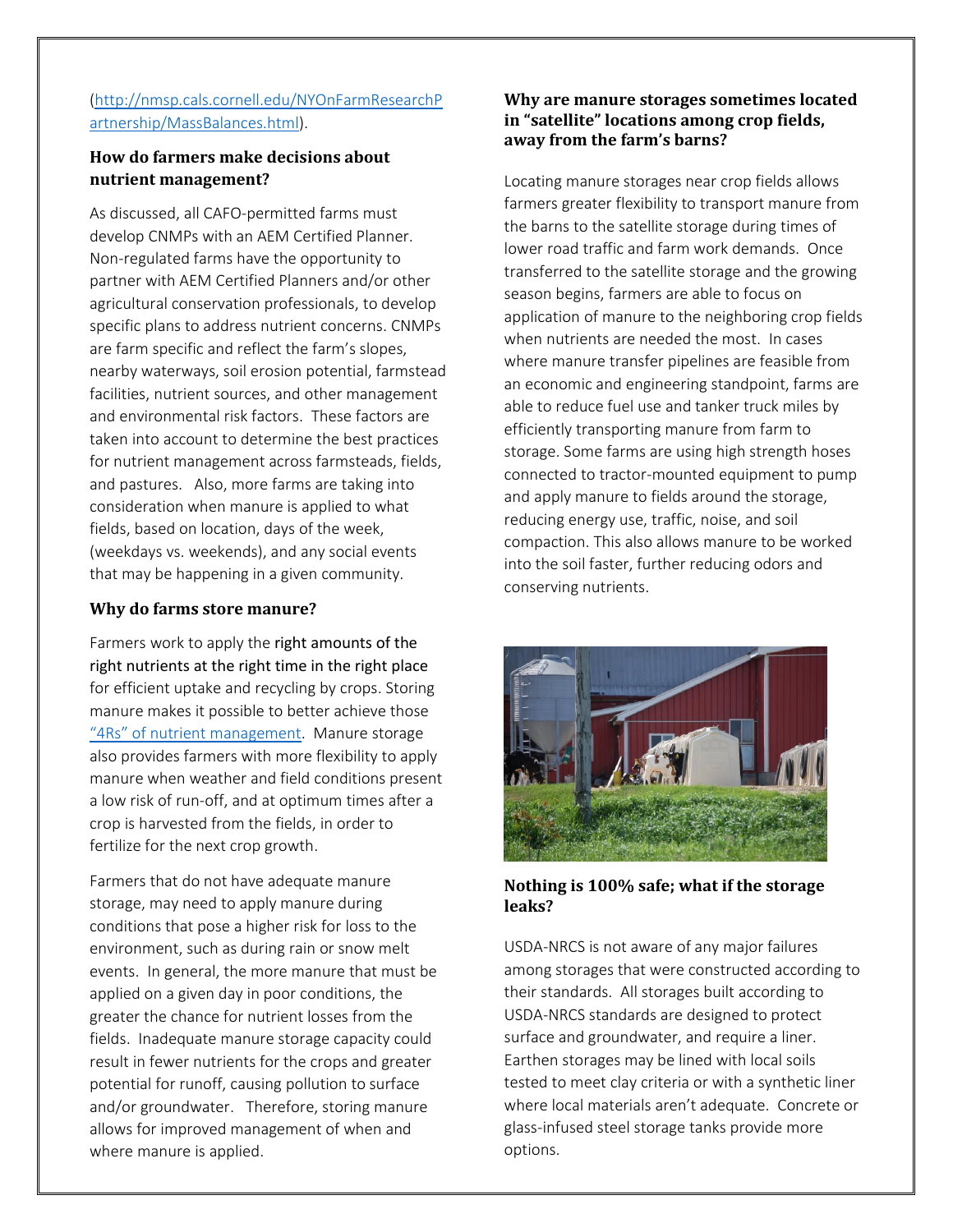While rare, storages can overtop in a major or unexpected rainstorm. The farm's CNMP includes safety volumes designed into the storage to contain these major precipitation events. If an accident occurs, all farms with CNMPs, including CAFOpermitted dairies, have emergency action plans included in their CNMPs to address these circumstances.

#### **How does agriculture impact the environment?**

Agriculture is a valued and important sector for New York State's economy, communities, and environment. Working agricultural landscapes preserve habitat for wildlife, absorb stormwater during floods, sequester carbon in soils, and prevent the conversion of lands to other forms of development with much larger environmental footprints. Also, New York's farms provide an abundance of locally produced food.

Agriculture is primarily an outdoor business, and weather is unpredictable. To manage successfully, farmers regularly evaluate and adapt to improve efficiencies, including those that lead to a smaller environmental footprint through improved timings and methods of applying inputs to their crop fields. Like other sectors in our economy, agriculture can also negatively impact the environment when nutrients (fertilizers and manure) and other inputs, leave the farm into the water and air.

## **What are the unique environmental challenges for dairy farms?**

Dairy farmers have unique environmental challenges when managing manure to fertilize their crops, due to a varying range of soil types, field topography, and crops, as well as manure odors and unpredictable weather conditions.

To meet these challenges, farmers are investing in manure management and treatment technologies to further improve options for optimal nutrient recycling, odor reduction, and environmental management. However, the technology is costly, which can be limiting for widespread adoption.

In addition, many farmers are seeking more acres of cropland to maintain or improve the farm nutrient

balance to further reduce losses to the environment. Transporting manure to satellite storages a distance from the farmstead, but near the cropland, can also support the best use of manure nutrients as a fertilizer for growing crops on those acres.

## **How can farms mitigate methane emissions and odors from manure storages?**

On some sites, existing or planted tree windbreaks may be used to intercept winds blowing across storages and reduce odor impacts. Building new storages farther away from neighbors, such as at satellite locations separate from the main barns, may also reduce odors.

While very costly to implement and maintain, covers can be installed on their manure storages and combust the resulting methane. Cover and flare systems can reduce the greenhouse gas footprint of the storage by up to 35 times and increase the storage capacity, by excluding precipitation that falls directly into the storage. Covers can also reduce odors from the manure storage.

Anaerobic manure digesters can be built on farms to capture methane for heat and electricity generation, while reducing odors from manure.

However, they are very costly to implement and operate and given our current energy markets, can be challenging for farms to budget without a significant amount of financial and technical assistance.



*Manure storage with a cover and flare system*